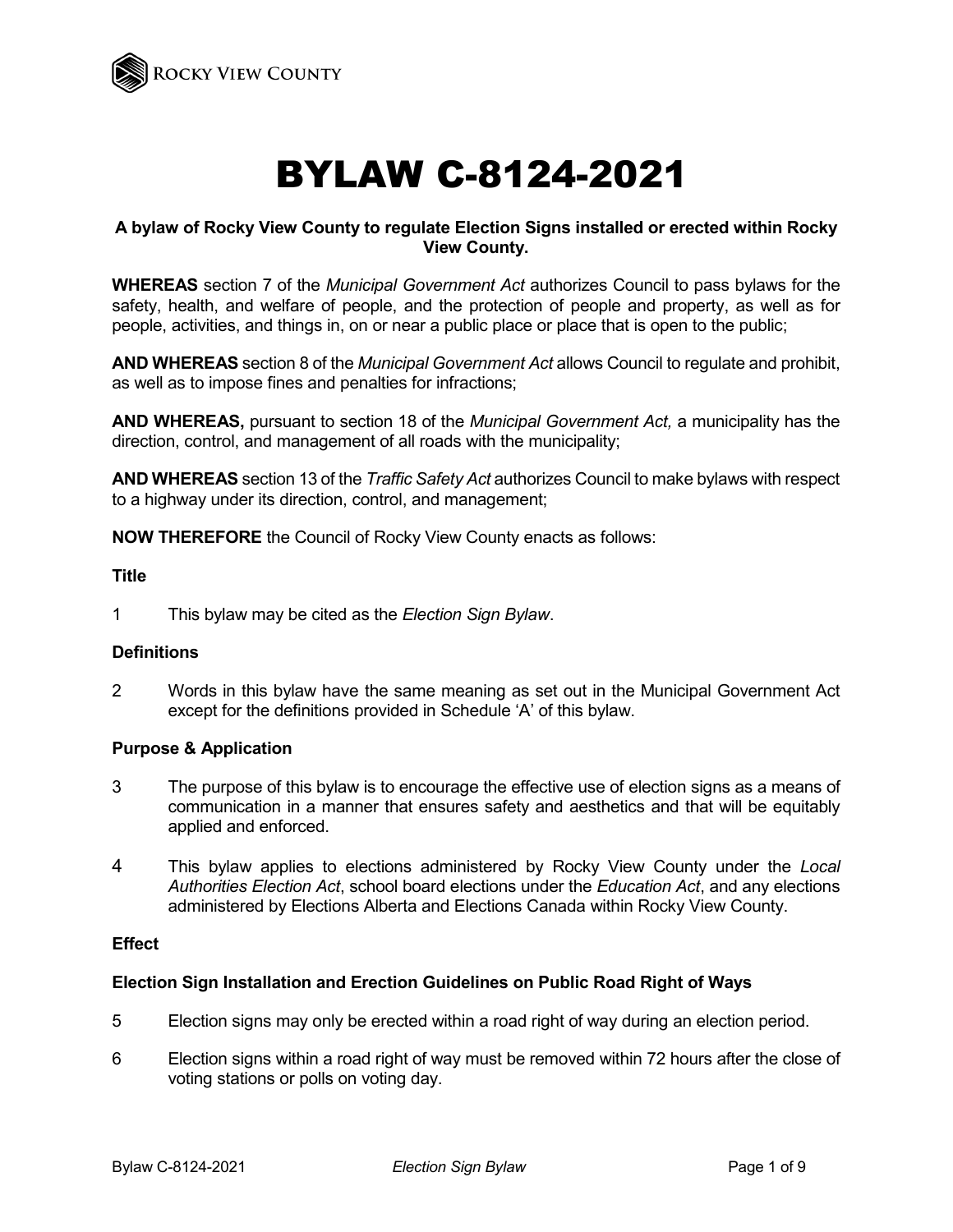- 7 Election signs are permitted to be erected within a road right of way only if the election sign:
	- (1) has a maximum sign face of 1.2 metres by 1.2 metres;
	- (2) is below 2.5 metres in height when measured from grade to the highest point of the election sign;
	- (3) indicates the name of a nominated candidate or registered third party;
	- (4) is located 30 metres or more from another election sign promoting the same candidate, or from election advertising from a registered third party;
	- (5) is located 30 metres or more from an approved permanent sign;
	- (6) is located 100 metres or more from a construction site or area marked for construction work;
	- (7) is located 10 metres or more from a fire hydrant;
	- (8) will not interfere with the safe and orderly movement of pedestrians, or with the sightlines between pedestrians and/or vehicles; and
	- (9) is mounted on an A-frame or a stake that is firmly secured in a grassed area.
- 8 Election signs are not permitted to be erected within a road right of way if the election sign would be:
	- (1) located within:
		- (a) 90 metres of an intersection with a signal;
		- (b) 30 metres of an intersection without a signal;
		- (c) 30 metres of a merge lane;
		- (d) 4 metres of a curb and/or edge of a roadway;
		- (e) 1 metre of a pathway or trail; or
		- (f) 15 metres of an approach entrance;
	- (2) located on a roadway;
	- (3) supported by string, rope, or wire;
	- (4) affixed in any way on anything located on or within a road right of way including, but not limited to, traffic signal poles, traffic control signs, utility poles, light poles, utility boxes, trees, planters, benches, waste receptacles, mailboxes, or other similar fixtures; or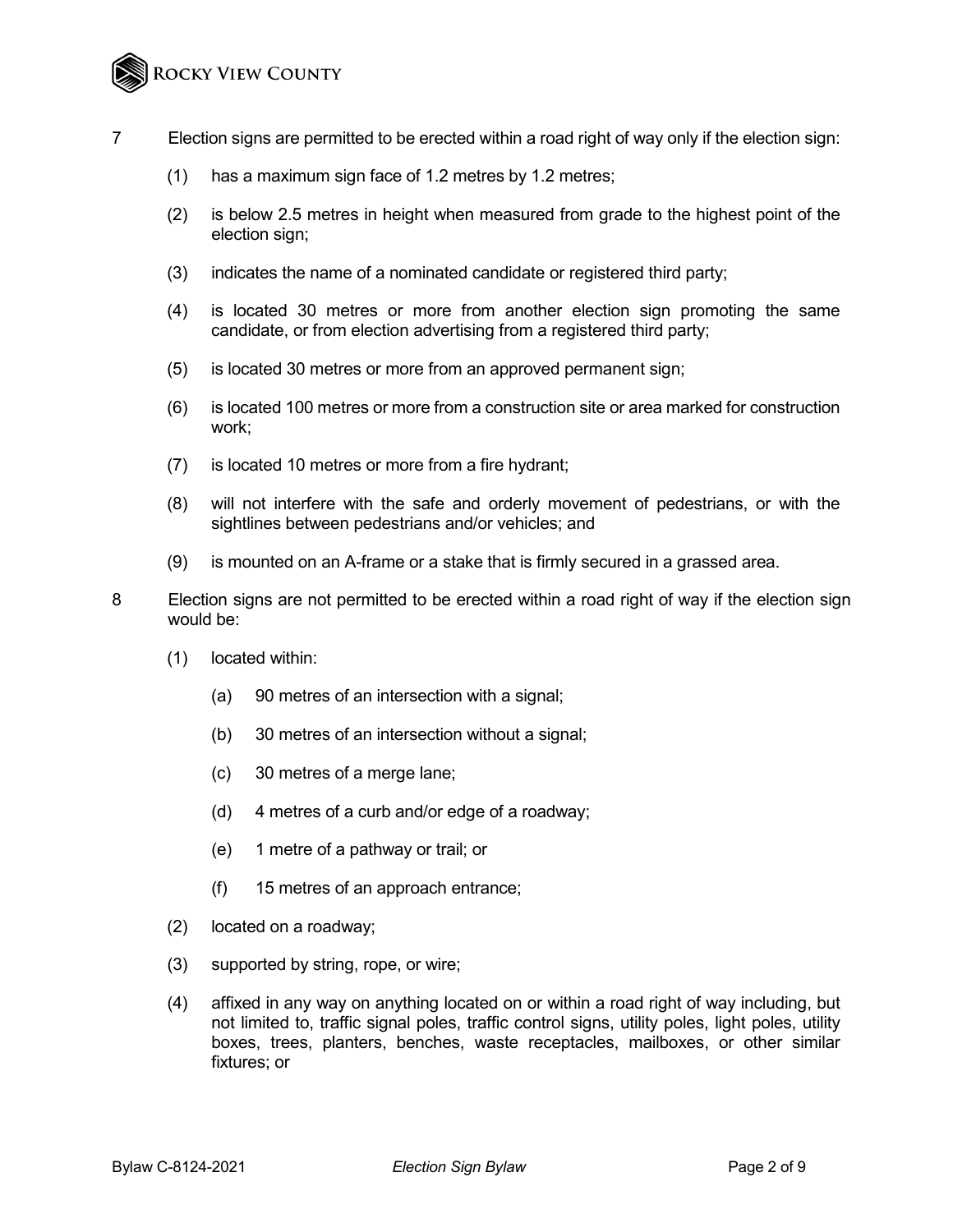

- (5) located at any traffic control device, or where it may obscure or distract from, or be confused with, a traffic control device.
- 9 Election signs are not permitted to be erected in any:
	- (1) public park;
	- (2) municipal reserve;
	- (3) environmental reserve;
	- (4) municipal and school reserve;
	- (5) public utility lot; or
	- (6) property owned or occupied by Rocky View County including, but not limited to, the County Hall, cemeteries, fire stations, transfer sites, grader sheds, water treatment plants, wastewater treatment plants, and lift stations.

#### **Election Sign Installation and Erection Guidelines on Private Property**

- 10 An election sign may only be placed on private property with the consent of the property owner.
- 11 An election sign placed on private property may have a maximum sign face of 1.2 metres by 1.2 metres.
	- (1) Notwithstanding section 11 of this bylaw, all other forms of signage on private property are subject to the requirements of the *Land Use Bylaw*.
- 12 An election sign placed on private property pursuant to this bylaw does not require a development permit.
- 13 Election signs on private property may be erected at any time starting:
	- (1) January 1 during the year of a municipal general election;
	- (2) after nomination day for a municipal by-election; or
	- (3) from the issuance of the writ and ending after the close of polls for a provincial or federal election.
- 14 Election signs may be erected starting on the date the election is set by bylaw, or by resolution for a vote on a question or bylaw, and ending at the end of the election.
- 15 Election signs on private property must be removed within 72 hours after the close of the voting station or polls on voting day.
	- (1) Subject to section 15 of this bylaw, election signs on private property that are not removed will no longer be deemed an election sign under this bylaw and will be subject to enforcement provisions under the *Land Use Bylaw*.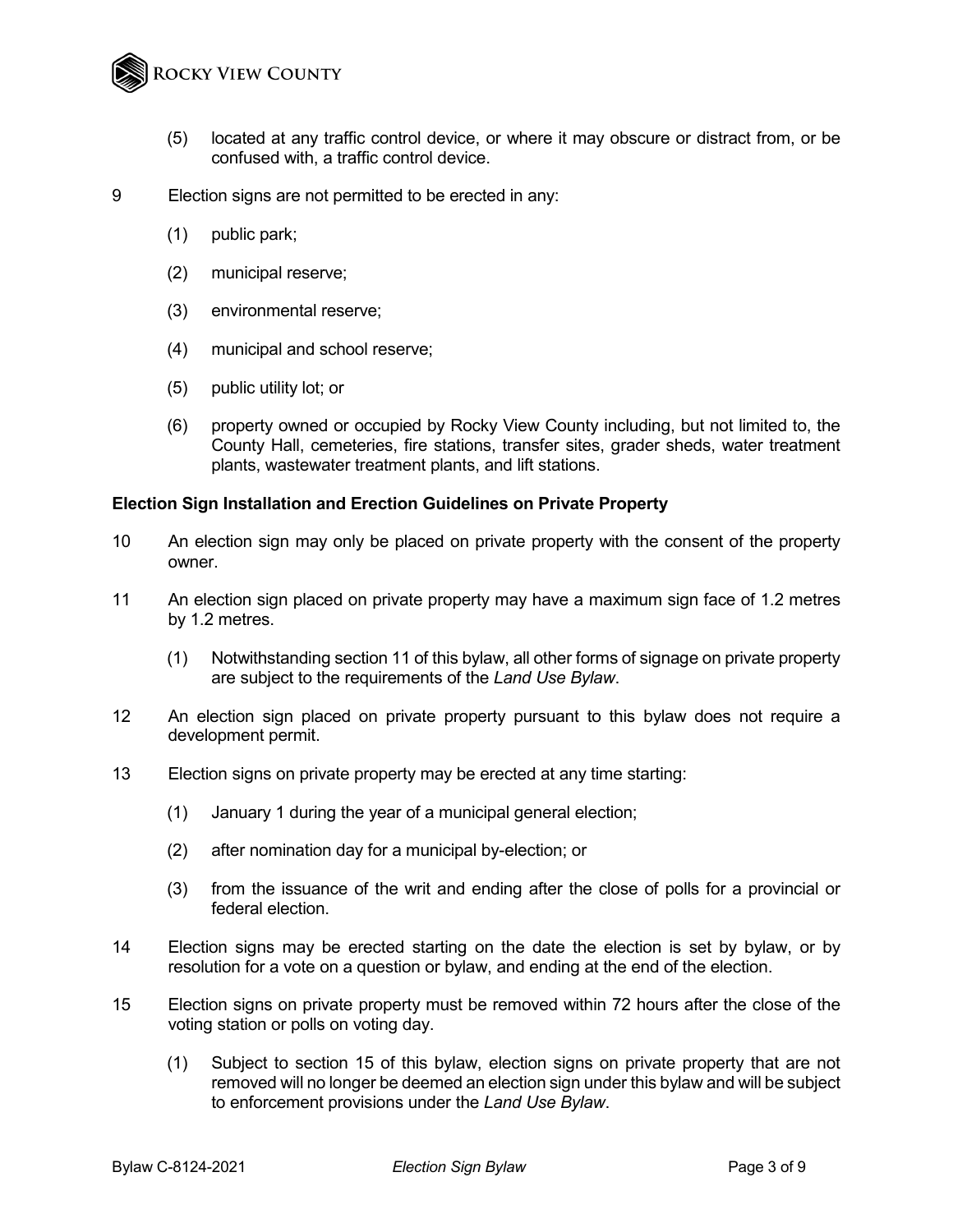

#### **Other Guidelines**

- 16 An election sign may not be erected at a voting station or within the boundaries of the land on which a building used for a voting station is located on election day or an advance vote.
- 17 An election sign may not be erected in any place that may obstruct or impede any exit routes, escape routes, or the free access of emergency vehicles.
- 18 No person may use or display the Rocky View County logo or brand, in whole or in part, on any election sign.
- 19 Nothing in this bylaw relieves a person from complying with any federal or provincial legislation or regulation, other municipal bylaws, or requirement of any lawful permit, order, or license.
- 20 Specific references to legislation in this bylaw is meant to refer to the current laws applicable within the Province of Alberta at the time this bylaw was enacted, as they are amended from time to time, including any successor legislation.
- 21 Where any provision regulating an election sign under this bylaw conflicts with any other federal or provincial election legislation, the federal or provincial legislation prevails to the extent of the conflict.

#### **Enforcement**

- 22 Any election sign that impedes or interferes with the work of Rocky View County operations may be removed by an Enforcement Officer or any other County employee without providing notice to the sign owner.
- 23 Any election sign that poses a public safety risk may be removed by an Enforcement Officer or any other County employee without providing notice to the sign owner.
- 24 Any election sign that an Enforcement Officer finds in breach of this bylaw may be removed and impounded without prior notice to the sign owner.
- 25 Any election sign impounded for a period of 30 days that has not been claimed by the sign owner may be destroyed by Rocky View County without compensation to the sign owner.
- 26 A sign owner is liable for any and all damage, loss, and expense caused by or arising from the erection, maintenance, removal, or destruction of the election sign.

#### **Prosecutions and Penalties**

- 27 When an Enforcement Officer has reasonable and probable grounds to believe that a person has violated any provision of this bylaw, the Enforcement Officer may commence court proceedings against the person by:
	- (1) issuing the person a violation ticket pursuant to the provisions of Part 2 of the *Provincial Offences Procedure Act*; or
	- (2) swearing out an information and complaint against the person.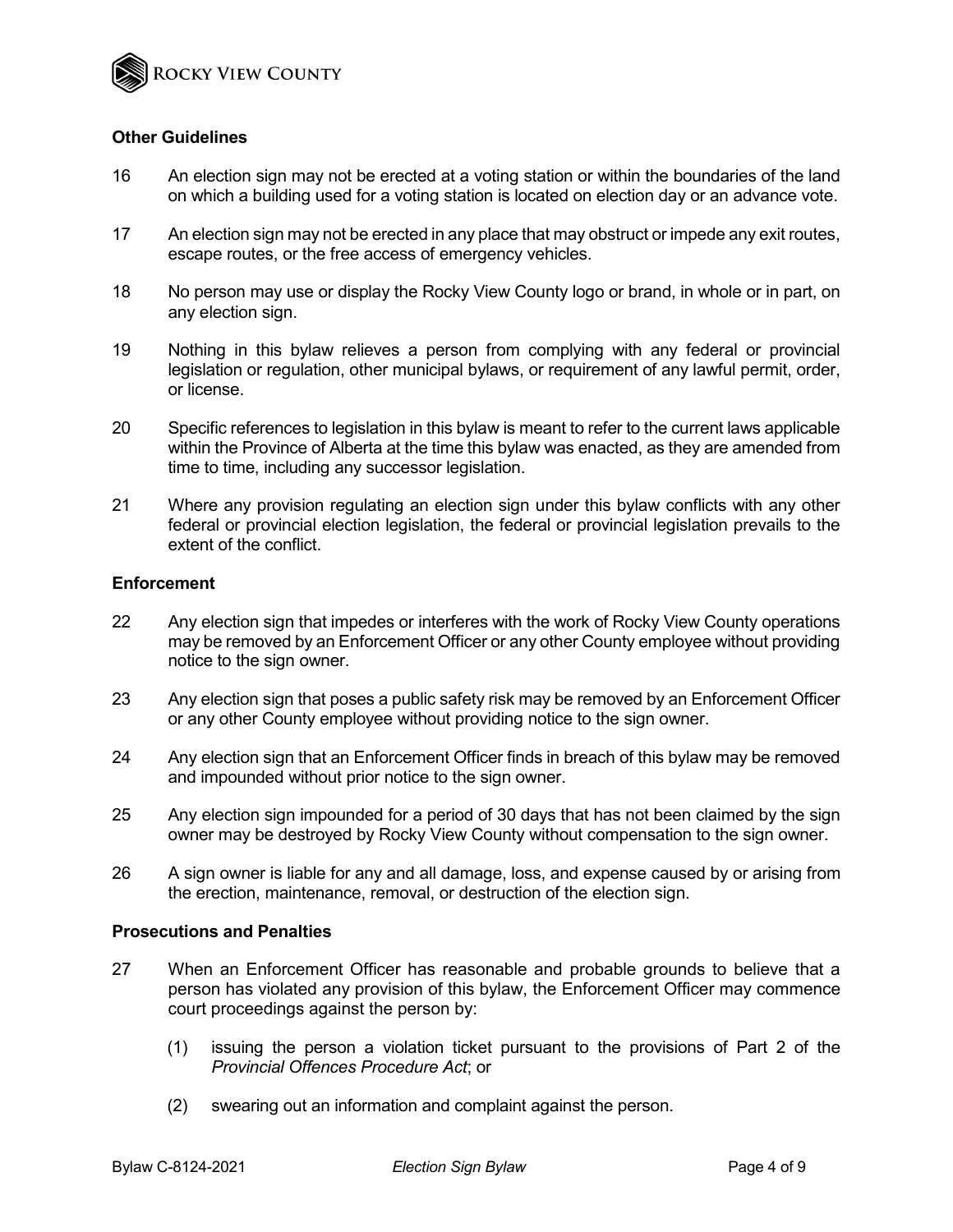

- 28 When an Enforcement Officer issues a person a violation ticket in accordance with section 27 of this bylaw, the Enforcement Officer may either:
	- (1) allow the person to pay the specified penalty established by this bylaw for the offence by including such specified penalty in the violation ticket; or
	- (2) require a court appearance of the person when the Enforcement Officer believes that such an appearance is in the public interest pursuant to the provisions of Part 2 of the *Provincial Offences Procedure Act*.
- 29 Any person that violates any provision of this bylaw is guilty of an offence and is liable, upon conviction, to a maximum fine of \$10,000.00, or, in default of payment of the fine, to imprisonment for a period not exceeding one year, or to both fine and imprisonment in such amounts.
- 30 Any person who contravenes any section of this bylaw is guilty of an offence and is liable upon conviction to a minimum and specified penalty of \$100.00.
- 31 No provision of this bylaw, nor any action taken pursuant to any provision of this bylaw, shall in any way restrict, limit, prevent, or preclude Rocky View County from pursuing any other remedy in relation to an offence as may be provided by the *Municipal Government Act* or any other law of the Province of Alberta.

#### **Severability**

32 Each provision of this bylaw is independent of all other provisions. If any provision of this bylaw is declared invalid for any reason by a court of competent jurisdiction, all other provisions of this bylaw remain valid and enforceable.

#### **Strict Liability Offence**

33 It is the intention of Council that all offences created by this bylaw are to be interpreted as strict liability offences.

#### **Transitional**

- 34 The following bylaws, and any amendments thereto, are repealed upon this bylaw passing and coming into full force and effect:
	- (1) Rocky View County Bylaw C-7504-2015, being the *Election Sign Bylaw*;
- 35 Bylaw C-8124-2020, being the *Election Sign Bylaw*, is passed and comes into full force and effect when it receives third reading and is signed in accordance with the *Municipal Government Act*.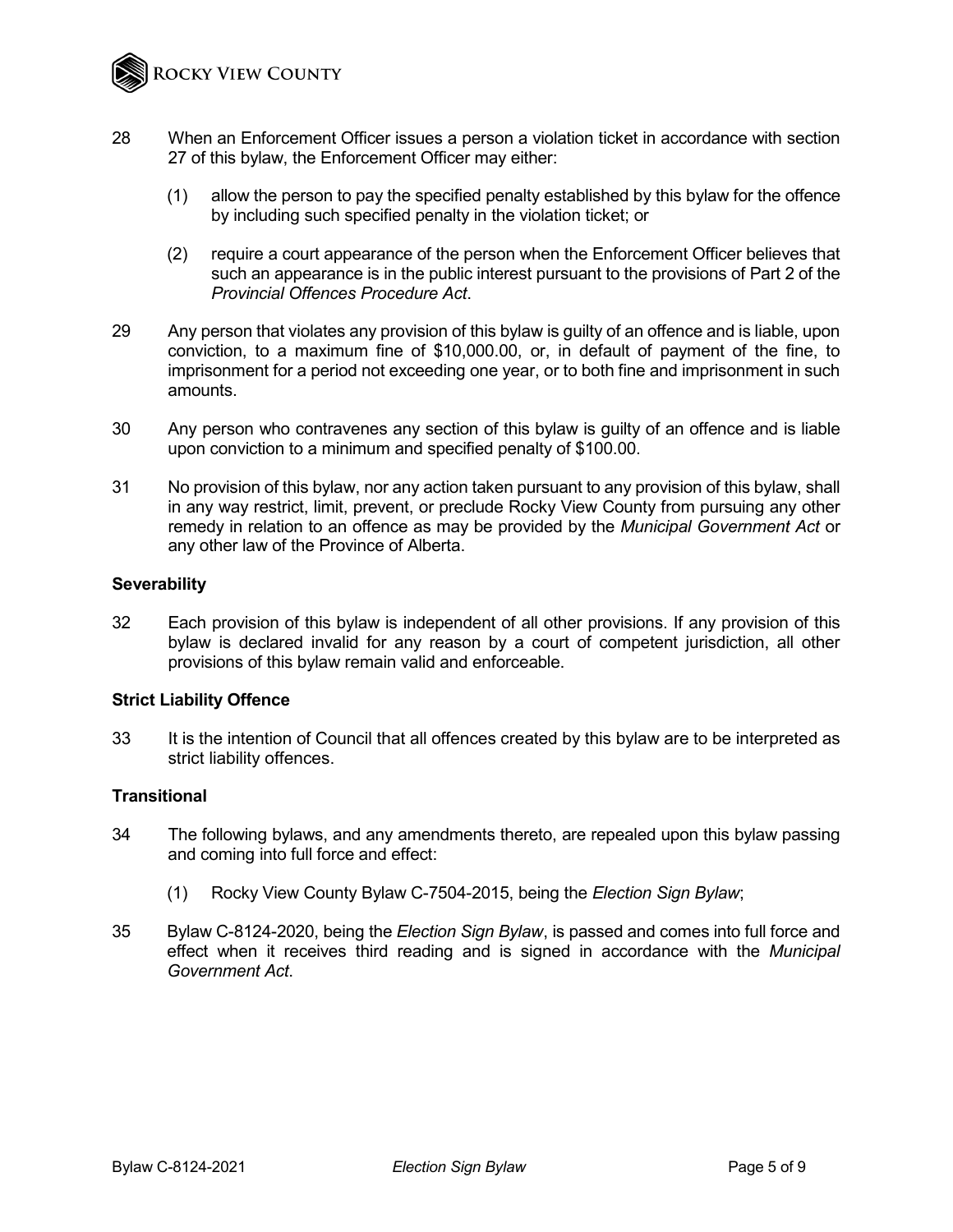

| Th                                                            |
|---------------------------------------------------------------|
| day of<br>READ A FIRST TIME IN COUNCIL this<br>2021           |
| day of<br>READ A SECOND TIME IN COUNCIL this<br>2021          |
| 2021<br>day of<br>UNANIMOUS PERMISSION FOR THIRD READING this |
| day of<br>READ A THIRD TIME IN COUNCIL this<br>2021           |
|                                                               |
| Reeve                                                         |
| Chief Administrative Officer or Designate                     |
|                                                               |
| Date Bylaw Sighed                                             |

 $\bar{\nu}$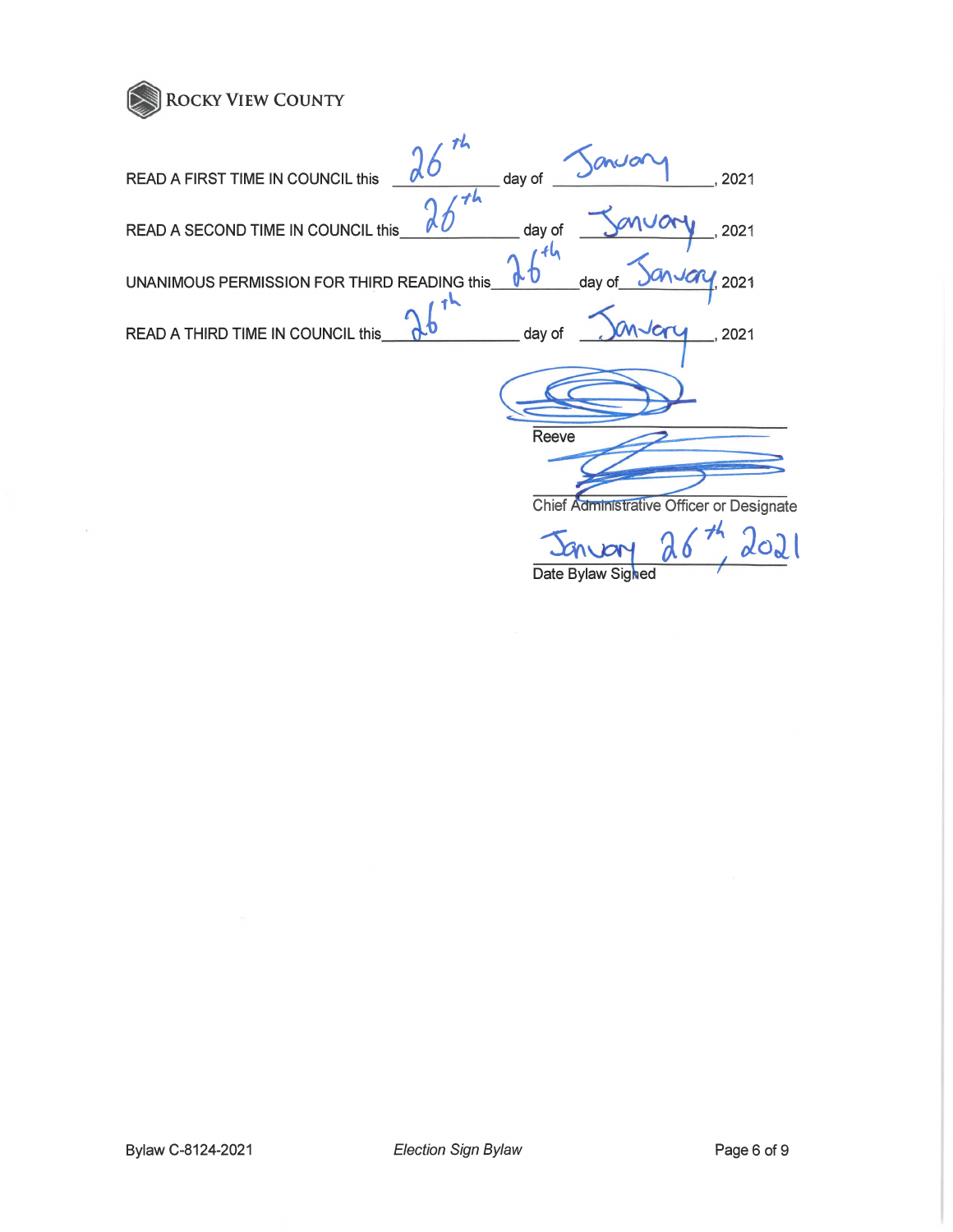

## **Bylaw C-8124-2021**

### **Schedule 'A' – Definitions**

- 1 **"Advance vote"** means a vote taken in advance of election day.
- 2 **"Candidate"** means an individual who has been officially nominated to run for election in a municipal, provincial, federal, or school board election.
- 3 **"Council"** means the duly elected Council of Rocky View County and includes the Reeve, Deputy Reeve, and all Councillors.
- 4 **"County"** means Rocky View County.
- 5 **"County Hall"** means the County Hall located at 262075 Rocky View Point, Rocky View County, Alberta.
- 6 **"Court"** means a court of competent jurisdiction in the Province of Alberta.
- 7 **"***Education Act***"** means the *Education Act*, RSA 2000, c E-0.3, as amended or replaced from time to time.
- 8 **"Election"** means a general election, by-election, and a vote on a bylaw or question as administered by Rocky View County under *the Local Authorities Election Act*, school board elections under the *Education Act*, and any other elections administered by Elections Alberta and Elections Canada within the municipal boundaries of Rocky View County.
- 9 **"Election advertising"** means canvassing for the benefit of a candidate pursuant to section 162(1)(3) of the *Local Authorities Election Act*.
- 10 **"Election sign"** means a sign
	- (1) used to promote a candidate or party for an election administered by Rocky View County under the *Local Authorities Election Act*, school board elections under the *Education Act*, and any elections administered by Elections Alberta and Elections Canada within the municipal boundaries of Rocky View County;
	- (2) with a maximum sign face dimensions not exceeding 1.2 metres (4 feet) by 1.2 metres (4 feet);
	- (3) that is not illuminated; and
	- (4) that indicates the name of a nominated candidate or Registered Third Party.

#### 11 **"Election period"** means

- (1) for a federal election or by-election, the period starting from the issuance of the writ and ending after the close of polls;
- (2) for a provincial election or by-election, the period starting from the issuance of the writ and ending after the close of polls; or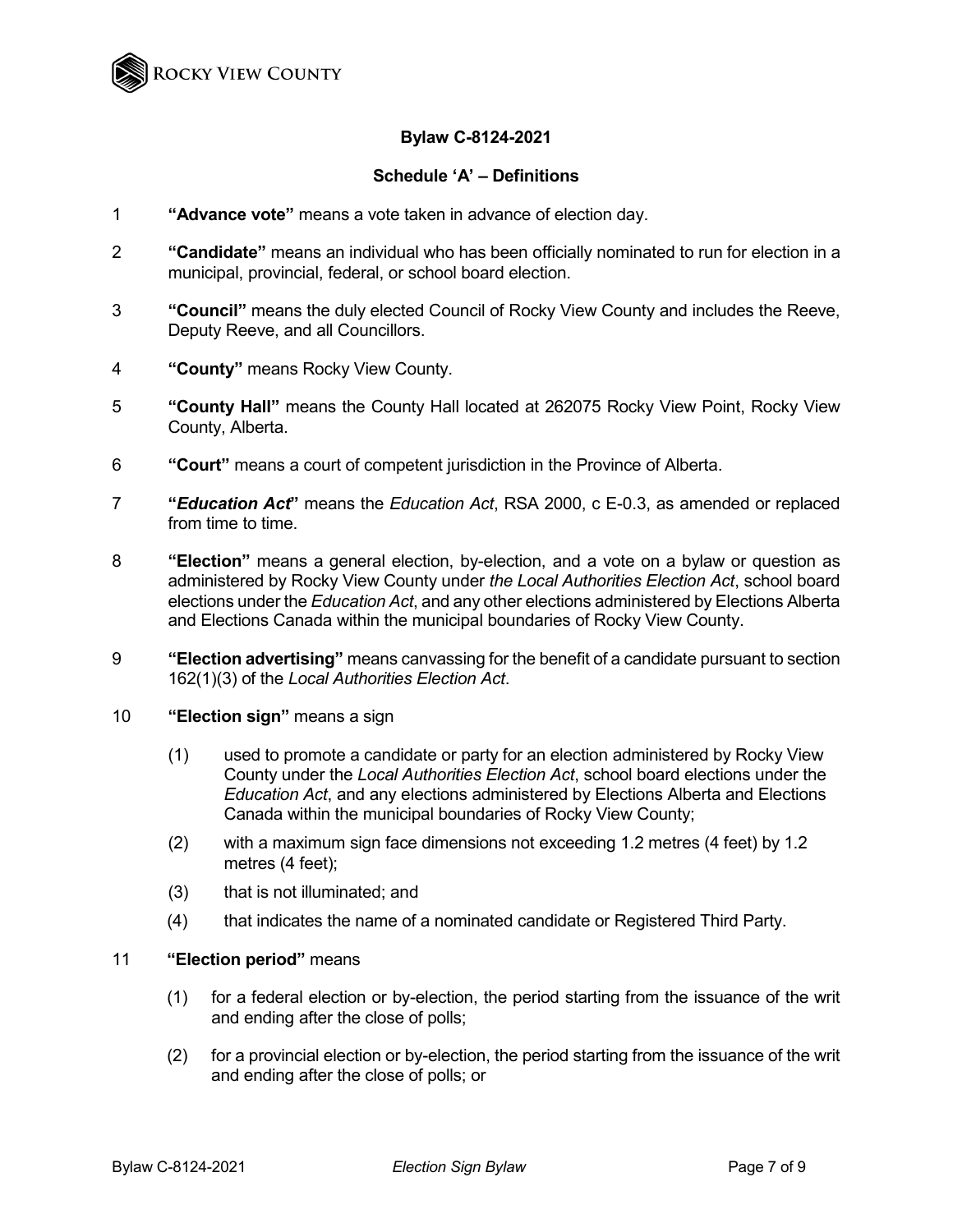

- (3) for a municipal election or by-election or school board election or by-election, the period starting from the close of nominations and ending after the close of voting stations.
- 12 **"Enforcement Officer"** means a member of the Royal Canadian Mounted Police (RCMP), a Community Peace Officer appointed by the Solicitor General of Alberta in accordance with the *Peace Officers Act*, and a Bylaw Enforcement Officer employed by Rocky View County in accordance with the *Municipal Government Act.*
- 13 **"Environmental reserve"** means land designated as environmental reserve by Rocky View County or the County's subdivision authority in accordance with the *Municipal Government Act.*
- 14 **"***Land Use Bylaw***"** means Rocky View County Bylaw C-8000-2020, being the *Land Use Bylaw*, as amended or replaced from time to time.
- 15 *"Local Authorities Election Act"* means the *Local Authorities Election Act*, RSA 2000, c L-21, as amended or replaced from time to time.
- 16 **"***Municipal Government Act***"** means the *Municipal Government Act*, RSA 2000, c M-26, as amended or replaced from time to time.
- 17 **"Municipal reserve"** means land designated as municipal reserve by Rocky View County or the County's subdivision authority in accordance with the *Municipal Government Act*.
- 18 **"Municipal and School Reserve"** means land designated as municipal and school reserve by the County or the County's subdivision authority in accordance with the *Municipal Government Act*, RSA 2000, c M-26.
- 19 *"Peace Officer Act"* means the *Peace Officer Act*, SA 2006, c P-3.5, as amended or replaced from time to time.
- 20 **"Permanent sign"** means a sign regulated by the *Land Use Bylaw.*
- 21 **"Person"** means a natural person or a corporate body and includes a partnership or a group of persons acting in concert or an association.
- 22 **"***Provincial Offences Procedures Act***"** means the *Provincial Offences Procedure Act*, RSA 2000, Chapter P-34, as amended from time to time.
- 23 **"Public park"** means a development of public land specifically designed or reserved for the general public for active or passive recreational use and includes all natural and made-made landscaping, facilities, playing fields, buildings and other structures that are consistent with the general purpose of public park land, whether or not such recreational facilities are publically-operated or operated by other organizations pursuant to arrangements with Rocky View County.
- 24 **"Public utility lot"** means land designated as public utility lot by Rocky View County or the County's subdivision authority pursuant to the *Municipal Government Act.*